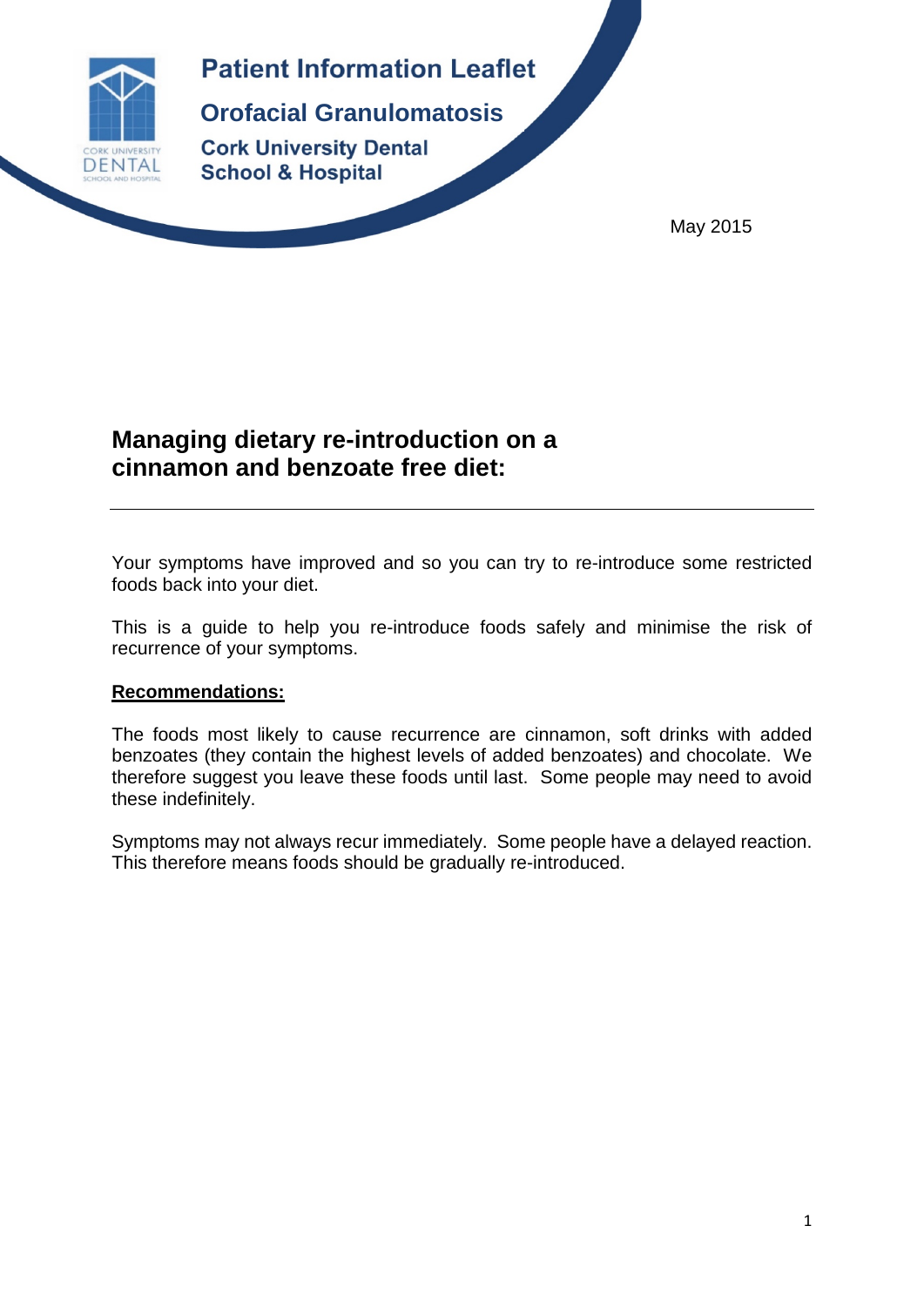### **Guidelines**

Select a food that you have been avoiding and would like to re-introduce.

### *Example; Prawn cocktail flavoured crisps*

Take a small amount of the crisps (e.g.  $1/2$  bag). Do not have any more crisps for that day and carry on with your current dietary restrictions. On the second day have the same amount. On the 3<sup>rd</sup> day try a full bag of crisps. Do not have any more crisps that day and try the same amount on the  $4<sup>th</sup>$  day. If you do not appear to have recurrence in symptoms then it is likely you can include this in your diet. Now try the next food as follows;

#### *Example:*

| Day | Volume of food to re-introduce |  |  |  |
|-----|--------------------------------|--|--|--|
|     | 1/2 bag prawn cocktail crisps  |  |  |  |
|     | 1/2 bag prawn cocktail crisps  |  |  |  |
|     | 1 bag prawn cocktail crisps    |  |  |  |
|     | 1 bag prawn cocktail crisps    |  |  |  |
| 5   | 1 tablespoon spinach           |  |  |  |
|     | 1 tablespoon spinach           |  |  |  |
|     | 2 tablespoons spinach          |  |  |  |
|     | 2 tablespoons spinach          |  |  |  |

**Remember,** it may be that your symptoms are related to the amount of cinnamon and benzoates your mouth is exposed to and this will be different for everyone. If you do not have a recurrence of symptoms then you have proven that 1 bag of prawn cocktail crisps is not likely to cause a reaction for you but be wary of more than this unless you continue to trial it in the way described above.

Once you have reached the amount you think you will have in one day at one sitting then you can start to include this in your diet. You can now try to re-introduce another food as described above.

#### **Managing Symptom recurrence**

The purpose of this graduated re-introduction is to reduce the risk of symptom recurrence. It is anticipated that any recurrence will be mild and can be managed without development of severe symptoms providing you follow the guidelines below.

Symptoms might return because:

- You have reached your own personal threshold of tolerance for cinnamon and benzoates.
- You have been exposed unknowingly to other sources e.g. a new toothpaste or lipgloss, shaving gel etc
- You have a personal intolerance to a food you previously were unaware caused symptoms.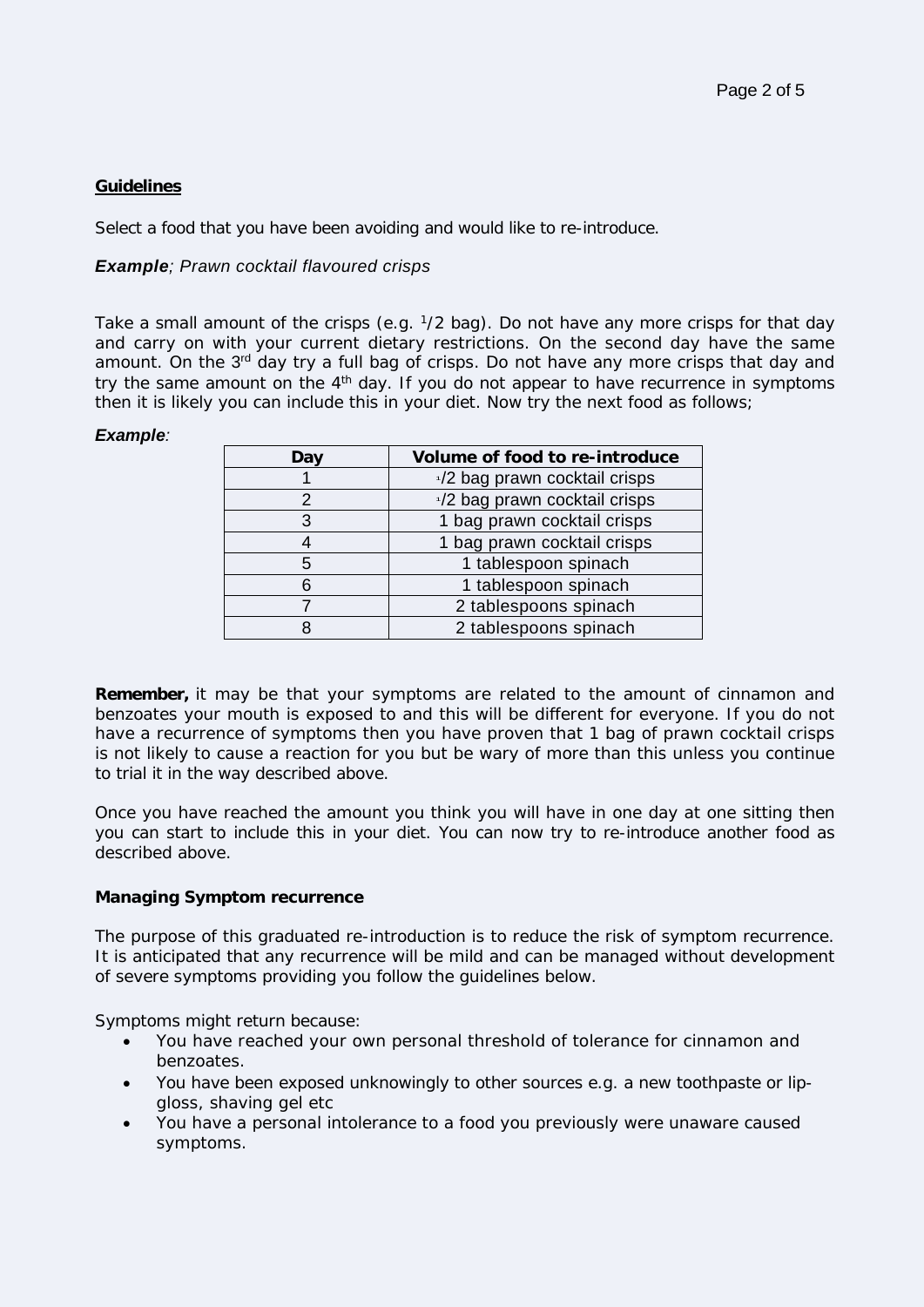If you observe **any** recurrence of symptoms then please follow the current guidelines:

- 1. For a minimum of 2 days limit your foods to a fully restricted cinnamon and benzoate free diet. If your symptoms have not resolved in 2 days then you may wish to extend this.
- 2. Check to make sure you have not made an error with your diet or have not been exposed to other sources of benzoates (e.g. new face cream, toothpaste, soap, make-up etc).
- 3. After a minimum of 2 days, if you are satisfied that your symptoms have sufficiently improved then re-start the foods you tolerated previously **but not the one you associated with symptom recurrence.**
- 4. Should symptoms recur again with a different food, follow the same procedure as before. Re-start the foods you could take previously but do not add any more new foods for at least 2 weeks.
- 5. Note down any foods that you associate with recurrence of symptoms (see below). Avoid these foods during your re-introduction phase and select different foods. Bring the list of foods to your clinic appointment and re-introduction of these foods will be discussed with your dietitian.
- 6. It might also be helpful (but not necessary) to take a photograph if there are any visual signs of symptom recurrence.

If you have any concerns or have significant symptom recurrence then please contact your dietitian to discuss further.

An example of how to complete the symptom recurrence chart is indicated below: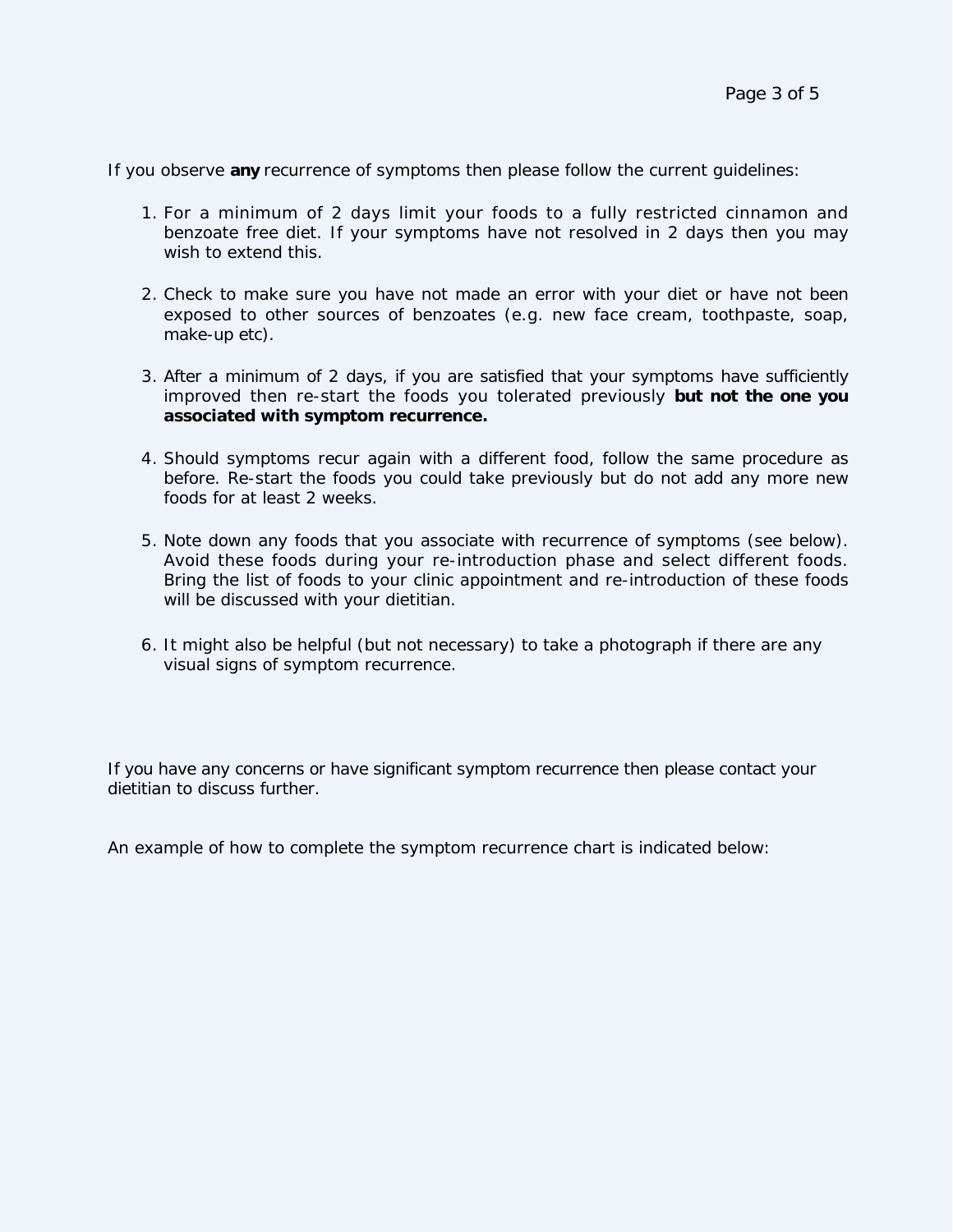| <b>Date</b> | <b>Time</b>     | <b>Place</b> | <b>Associated</b><br><b>Foods</b> | Food<br>volume<br>taken | Description of<br>Symptoms |
|-------------|-----------------|--------------|-----------------------------------|-------------------------|----------------------------|
| 15/05/15    | 8 <sub>pm</sub> | Home         | Spinach                           | 2 tblspoons             | Upper lip swelling         |
|             |                 |              |                                   |                         |                            |
|             |                 |              |                                   |                         |                            |
|             |                 |              |                                   |                         |                            |
|             |                 |              |                                   |                         |                            |
|             |                 |              |                                   |                         |                            |
|             |                 |              |                                   |                         |                            |
|             |                 |              |                                   |                         |                            |
|             |                 |              |                                   |                         |                            |
|             |                 |              |                                   |                         |                            |
|             |                 |              |                                   |                         |                            |
|             |                 |              |                                   |                         |                            |
|             |                 |              |                                   |                         |                            |
|             |                 |              |                                   |                         |                            |
|             |                 |              |                                   |                         |                            |
|             |                 |              |                                   |                         |                            |
|             |                 |              |                                   |                         |                            |
|             |                 |              |                                   |                         |                            |
|             |                 |              |                                   |                         |                            |
|             |                 |              |                                   |                         |                            |
|             |                 |              |                                   |                         |                            |
|             |                 |              |                                   |                         |                            |
|             |                 |              |                                   |                         |                            |
|             |                 |              |                                   |                         |                            |
|             |                 |              |                                   |                         |                            |
|             |                 |              |                                   |                         |                            |
|             |                 |              |                                   |                         |                            |
|             |                 |              |                                   |                         |                            |
|             |                 |              |                                   |                         |                            |
|             |                 |              |                                   |                         |                            |
|             |                 |              |                                   |                         |                            |
|             |                 |              |                                   |                         |                            |
|             |                 |              |                                   |                         |                            |
|             |                 |              |                                   |                         |                            |
|             |                 |              |                                   |                         |                            |
|             |                 |              |                                   |                         |                            |
|             |                 |              |                                   |                         |                            |
|             |                 |              |                                   |                         |                            |
|             |                 |              |                                   |                         |                            |
|             |                 |              |                                   |                         |                            |
|             |                 |              |                                   |                         |                            |
|             |                 |              |                                   |                         |                            |
|             |                 |              |                                   |                         |                            |
|             |                 |              |                                   |                         |                            |
|             |                 |              |                                   |                         |                            |
|             |                 |              |                                   |                         |                            |
|             |                 |              |                                   |                         |                            |